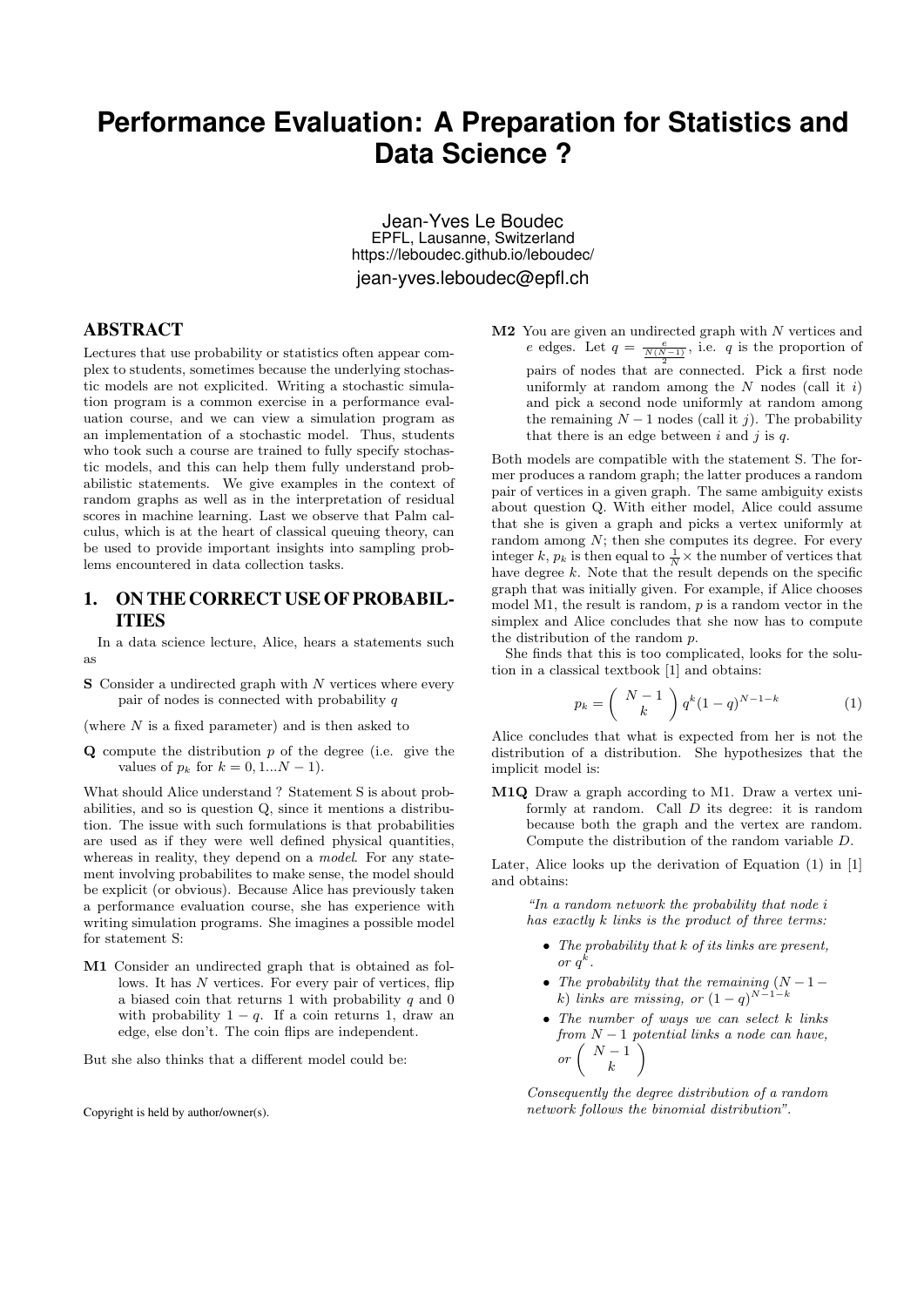

Figure 1: Virus Expansion data, least square fit in log and natural scales (left); the corresponding residuals (center and left) show that the natural scale is not compatible with the underlying model. From [2].

Alice finds this "proof" magical and tries to make sense of it. She finds that it implicitly assumes a different model, which she formulates as:

M1Q<sup>'</sup> Consider one vertex of interest in a set of *N*. For each of the other  $N-1$  vertices, flip a biased coin that returns 1 with probability *q* and 0 with probability  $1 - q$ . If a coin returns 1, draw an edge, else don't. The coin flips are independent. Count the number of edges and call it  $D'$ , the degree of the vertex of interest.

Equation  $(1)$  is justified in [1] using model M1Q'. It is perhaps obvious to the author of [1] that the outputs of M1Q and  $M1Q'$  have the same distribution, but Alice is not convinced (she was trained to use the Coq proof assistant !), therefore, she imagines the following proof.

Alice's proof Let *Xi,j* be the decision taken by M1 for the link between vertices *i, j,* with  $1 \leq i < j \leq N$ . The random variables  $X_{i,j}$  are independent and  $\mathbb{P}(X_{i,j} =$ 1) = *q*,  $\mathbb{P}(X_{i,j} = 0) = 1 - q$ . Let *I* be the vertex chosen by M1Q, so that *I* is independent of all  $X_{i,j}$ and  $\mathbb{P}(I = i) = \frac{1}{N}$  for  $i = 1, 2...N$ . The output of M1Q is  $D = \sum_{1 \le i \le I} X_{i,I} + \sum_{I \le i \le N} X_{I,i}$ .

Let  $Y_i$  be the decision taken by  $M1Q'$  for the link between vertices 1 and *i*. The random variables  $Y_i$  are independent and  $\mathbb{P}(Y_i = 1) = q$ ,  $\mathbb{P}(Y_i = 0) = 1 - q$ . The output of M1Q<sup>'</sup> is  $D' = \sum_{2 \le i \le N} Y_i$ .

The conditional distribution of *D* given that  $I = i_0$ is the distribution of  $\sum_{1 \le i \le i_0} X_{i,i_0} + \sum_{i_0 < i \le N} X_{i_0,i}$ . It is equal to the distribution of  $D'$ , because  $X_{i,j}$  and  $Y_i$  have same distribution and are independent for all  $i < j$  and all *i*', i.e.  $\mathbb{P}(D = k | I = i_0) = \mathbb{P}(D' = k)$ . Furthermore, it is the same for all *i*0. By the formula of total probabilities:

$$
\mathbb{P}(D = k) = \sum_{1 \le i_0 \le N} \mathbb{P}(D = k | I = i_0) \mathbb{P}(I = i_0)
$$

$$
= \mathbb{P}(D' = k) \sum_{1 \le i_0 \le N} \mathbb{P}(I = i_0)
$$

$$
= \mathbb{P}(D' = k)
$$

i.e.  $D$  and  $D'$  have same distribution.

Alice now takes comfort in the belief that the model implicitly used in her data science class is M1Q, i.e. we pick a random graph and a random vertex. Furthermore, she has the satisfaction of understanding the proof of Equation (1). She continues reading [1] and, a few lines later, finds the statement:

*"In a given realization of a random network some nodes gain numerous links, while others acquire only a few or no links (Image 3.3). These* differences are captured by the degree distribu*tion, pk, which is the probability that a randomly chosen node has degree k".*

Oh ! Alice is now puzzled and lost her comfort. The graph is now fixed and  $p_k$  is interpreted as the probability that a random node has degree *k* ! The author of [1] did not explicit his model and confuses students by simultaneously using different models. He should take a performance evaluation course !

In summary: if you mention probabilities (or distributions, or averages), make sure that you can, as a thought experiment, imagine a simulation program that would produce a sample of what you are computing probabilities for. If you don't do this, the absence of an explicit model can make the computation of probabilities appear magical or doubtful; worse, it can lead to inconsistencies.

## 2. CLASSICAL STATISTICS AND SIMULA-TORS

The requirement to formulate a possible simulation program in order to give a meaning to statements involving probabilities naturally extends to statistics. A common formulation in classical statistics is that the data at hand can be explained by a stochastic model that depends on a fixed but unknown parameter  $\theta$ . In the language of performance evaluation: the data at hand was produced by a simulator, the code of which is known but depends on some unknown parameter  $\theta$ .

Consider for example the computer-virus expansion data in Fig. 1, where  $Y_t$  is the number of infected hosts at time  $t$ and the problem is to predict the number of future infected hosts, by training the prediction system over past data. A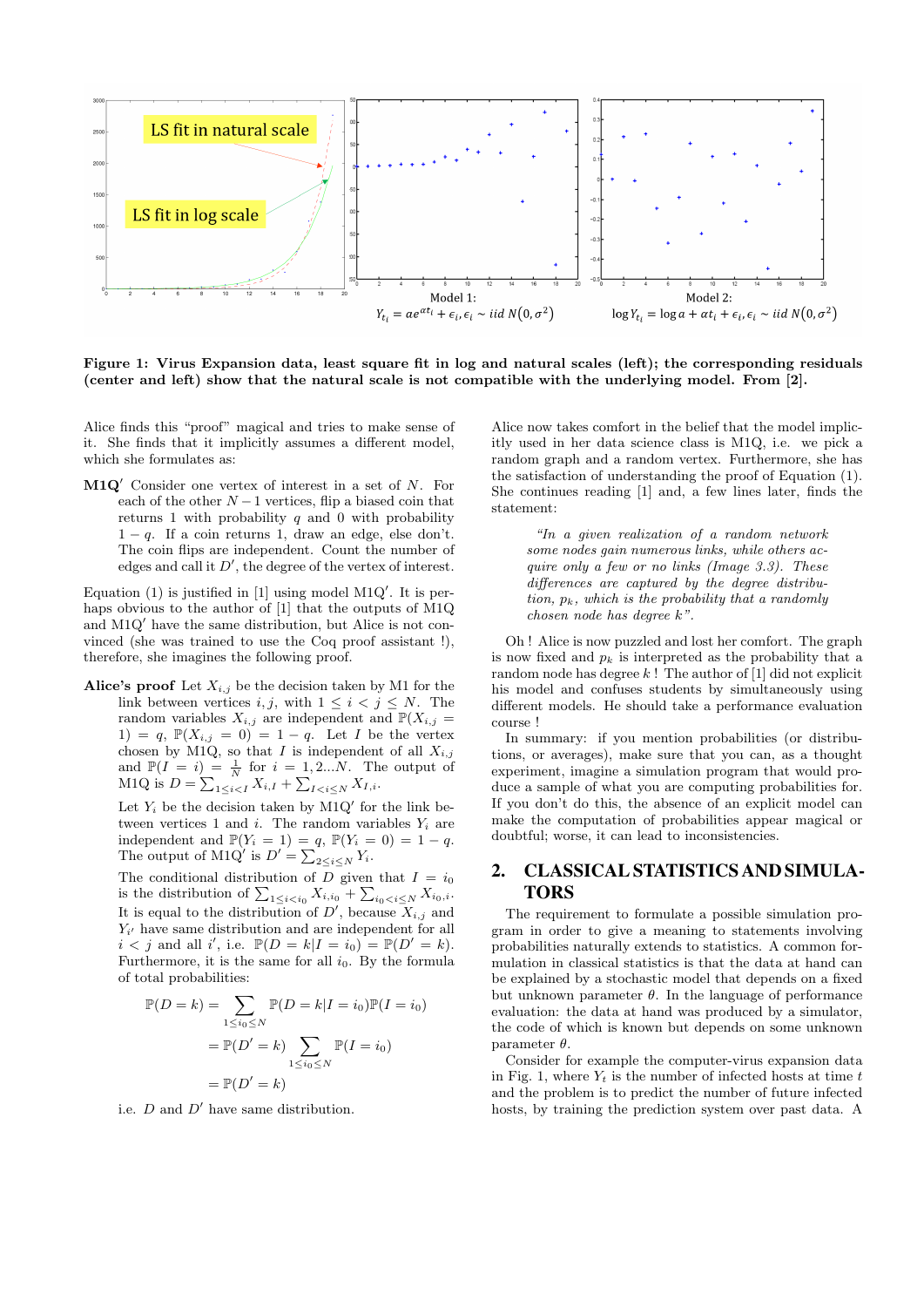

Figure 2: Proportion of flows that have a size larger than the *x* value, in bytes [5]. Figure from [2].

common machine learning answer to this question consists in minimizing the score equal for example to  $\sum_{t} (e_t(\theta)^2)$  where  $e_t(\theta)$  is the error term when the parameter is  $\theta$  and  $t$  is in the training set. This least square score is very common, but is sometimes replaced by variants that use weights, or that replace the euclidian distance by absolute deviation (i.e. the score is  $\sum_{t} |e_t(\theta)|$ . Also, the scale in which the error terms *e<sup>t</sup>* are measured (e.g. log versus natural) may be subject to discussion.

Viewing the data as produced by a simulator provides an interesting angle of attack to address such issues. For example, here we could assume that the data is produced by the simulator  $Y_t = f(t, \theta) + \varepsilon_t$  where the sequence  $\varepsilon_t$ is identically distributed gaussian noise, *f* is a known function and  $\theta$  is the parameter to be learnt. It is well known that this leads to least squares, i.e. to the score function  $\sum_{t} (e_t(\theta))^2$  with  $e_t(\theta) = Y_t - f(t, \theta)$ . An alternative simulator is  $\log(Y_t) = \log(f(t, \theta)) + \varepsilon_t$ , with the same assumption on  $\varepsilon_t$ ; this leads to the score  $\sum_t (e_t(\theta)^2)$  with  $e_t(\theta) = \log(Y_t) - \log(f(t, \theta))$ . Yet a different simulator is obtained if we assume that  $\varepsilon_t$  is identically distributed Laplace noise instead of gaussian; this leads to minimum absolute deviation instead of least-square [2]. Deciding which simulator is a better model of the data is a simpler task than deciding which scores provides better learning, as it can be analyzed by comparing the residuals to the distribution assumed by the simulator (see Fig. 1 for an example).

# 3. PALM, PASTA AND THE IMPORTANCE OF THE VIEWPOINT

According to massive data collected by the local railway company, less than 5% of all trains arrive late. The local consumer association uses a crowdsourcing app and finds that close to 30% of consumers complain about late trains. Who says the truth ? Assuming that both data collections are true and have the same criteria for late trains, these two numbers might not be incompatible, as they depend on different *sampling methods*.

In queuing theory, it is frequent to compare distributions seen by an arriving customer and seen at an arbitrary point in time. This *change of viewpoint* underlies the derivation of the Pollaczek-Khinchine formula for the M/G/1 queue and is present in the celebrated Little's law  $N = \lambda R$ , where N (average numbers in system) is a time-average, *R* (average

response time) is seen by an arriving customer and  $\lambda$  is the rate of arrival or departure of customers. Such results are instances of Palm calculus, which makes links between performance metrics obtained with different viewpoints. PASTA (Poisson Arrivals See Time Averages, more precisely: Poisson arrivals independent of system state see time averages) is an example where both viewpoints coincide and can be used to obtain the time average viewpoint by Poisson sampling [3]. The classical presentation of Palm calculus uses the formalism of abstract probability spaces [4], but a more gentle presentation that uses the language of simulators is also possible [2].

Palm calculus can be applied to a large variety of settings, well beyond queuing theory. Consider for example the measurements of internet flow sizes reported in [5]:  $\approx 10\%$  of flows have a size larger than 200 bytes, whereas  $\approx 85\%$  of packets are in such flows. This is a typical example of difference in sampling method: both curves in Figure 2 give the distributions of flow sizes, the top curve samples per packet whereas the bottom one samples per flow. Palm's inversion formula reconciles the two viewpoints and gives  $f_P(s) = \eta s f_F(s)$  where  $f_F()$  [resp.  $f_P()$ ] is the probability density function of flow sizes per flow [resp. per packet] and  $\eta^{-1}$  is the average flow size [2].

Even simpler, some Palm calculus formulas can be derived empirically, by assuming the data is obtained from a simulation, and by comparing the codes that compute different metrics. Consider for example Little's formula and assume you run a discrete-event simulation in order to evaluate *N*, the average number of customers in the system of interest; it can be defined as  $\frac{1}{T} \int_0^T C(t) dt$  where  $C(t)$  is the number of customers present at simulated time *t* and *T* is the finish time of the simulation. One way to estimate *N* is to maintain a counter backlogCtr that is initially 0 and accumulates the value of  $\int_0^{t_{\text{now}}} C(t) dt$ ; whenever an event (arrival, departure) occurs, this counter is incremented by  $C^{-}\Delta t$  where  $C^{-}$  is the value of the counter *C* just before the event occurs and  $\Delta t$  is the time elapsed since the previous occurrence of an event. At the end of the simulation, an estimate of *N* is  $\bar{N} = \frac{1}{T}$  backlogCtr. Similarly, the average response time *R* is estimated by  $\bar{R} = \frac{1}{M} \sum_{n=1}^{M} R_m$ where  $R_m$  is the response time of the *m*th customer and *M* is the total number of customer served in the simulation. The value of the sum in this formula can be obtained by